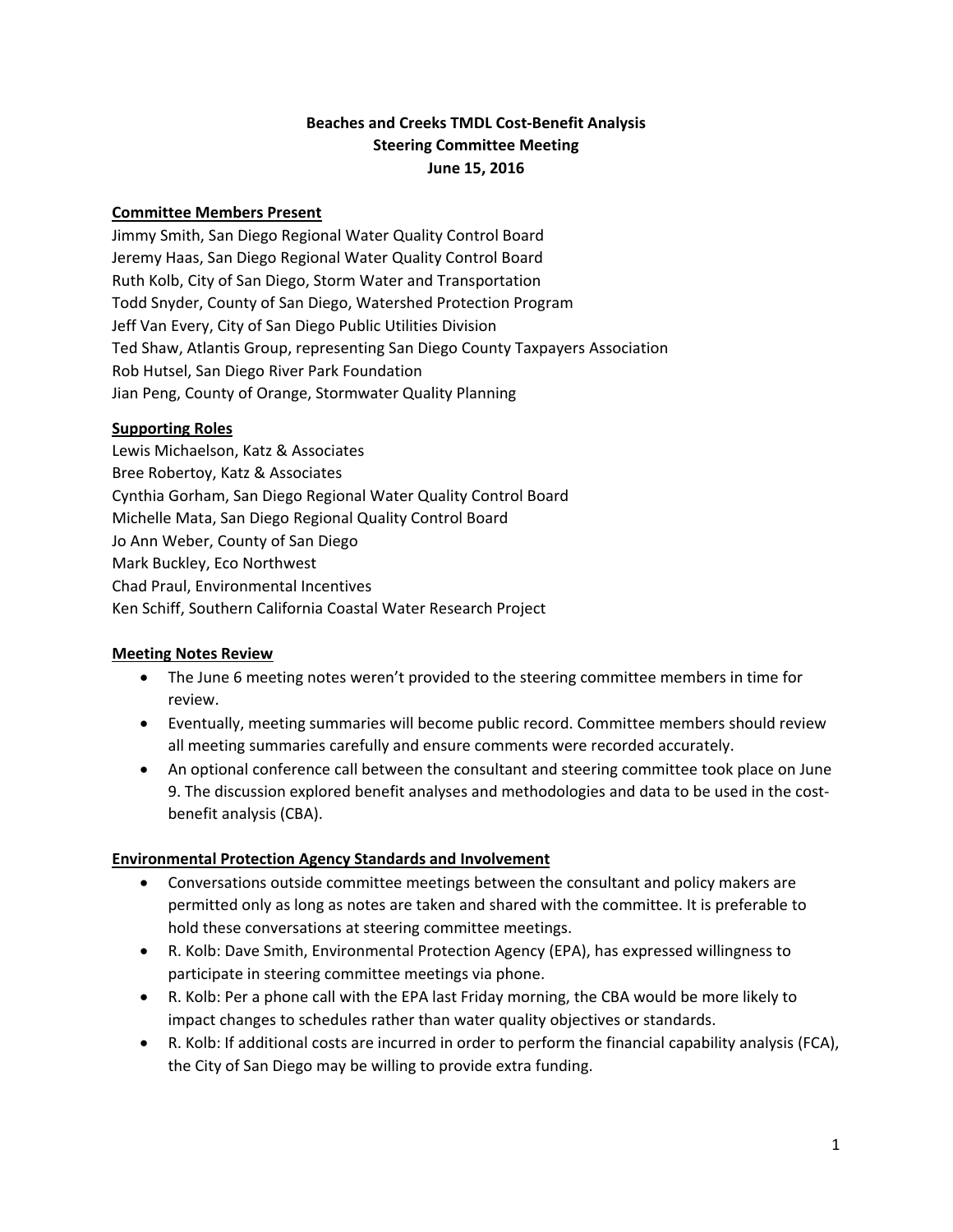- T. Snyder: The existing scope and budget is focused on the CBA, with a smaller amount allotted for the FCA. Considering the EPA will only use the FCA when considering a change in the schedule of compliance, should more resources be put into the FCA than the CBA? The CBA is important, but is it worth the large price tag if it isn't useable?
	- o J. Haas: The CBA will also inform decisions made by the board and can identify the best and most effective strategies to protect water quality.
	- o R. Kolb: The FCA is required to change final compliance schedule dates. Interim compliance dates can be modified by the regional board based on scientific data.
	- o C. Praul: The cost of performing the FCA is relatively low.

# **Work Plan [C. Praul]**

- Some scenarios will not be comparable due to variations in timeframe or other assumptions.
- Expected results will be provided in a table that includes scenarios, types of benefits, types of costs and net benefits.
- Results will be measured in dollars.
- J. Smith: Will analysis results be discussed in relation to one another in the final document? o Yes.
- J. Smith: Will it be possible to look at different combinations of scenarios?
	- o M. Buckley: To the extent the data allow, yes. The final document will include spreadsheet models with pieces that can be sorted for optimization. The information can also be organized modularly to allow for sorting later.
- The consultant requested comments on the work plan from the steering committee and will circulate comment forms for that purpose.

# **Benefits Cross‐Cutting Analysis [M. Buckley]**

• The benefits cross-cutting analysis includes sets of key categories. Steering committee members were asked to provide input regarding whether the categories are appropriate.

# *Recreation*

- The cross-cutting analysis will look at how the regulation affects the number of recreational trips, as well as relationships between activities and water quality. Data collected will include the lifeguard daily beach count and studies of specific counts for these types of activities.
- The analysis will differentiate between local and non-local recreation.
- T. Snyder: Is recreation to be considered in the CBA limited to water contact?
	- o No, it includes any form of recreation impacted by the REC‐1 TMDL. The analysis will look at the total benefits of a trip.
- The benefit is measured in visitor days (one day is equivalent to eight hours) but recognizes that different types of trips involve varying amounts of time less than eight hours. Weather and water quality will be taken into account.
	- o K. Schiff: Southern California Coastal Water Research Project (SCCWRP) has data on beach attendance and avoidance.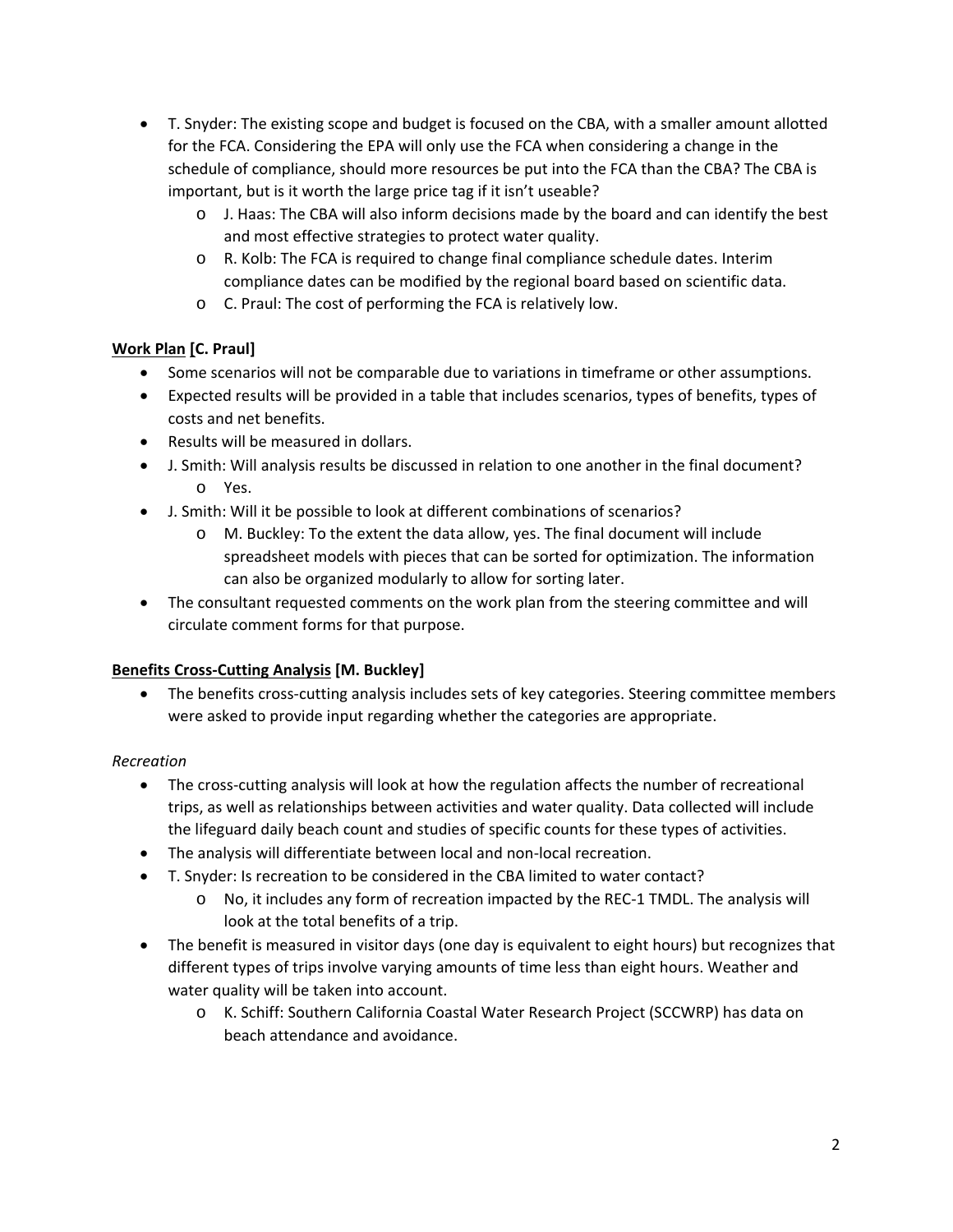## *Public Health*

- There are a great set of studies available for public health. The analysis will use intersecting data across the region.
- Economic impact analyses usually don't evaluate impacts for jobs and income of undesirable things (e.g., an economic impact analysis would not typically study the loss of cleanup jobs from avoiding an oil spill). Therefore, it is appropriate that the economic impact analysis not include an impact analysis of reduced healthcare expenditures. The benefit analysis will value the benefits of public health as part of the CBA, though.
	- o J. Smith: The CBA should list analyses that are not being performed.

# *Property Value*

- The property value analysis will look at the effect improving water quality will have on the value of homes in proximity to water. In terms of prioritization, this study may not be as important, but the most robust data are available for it. The study will look at sales prices and will take into account samples of areas with and without water quality issues and nearby amenities.
- The property value analysis is more expensive than the other benefit analyses, but a lighter approach can be taken that would just include a literature review.
- J. Smith: Would the analysis be limited to beaches regulated by the TMDL?
	- o No.
- R. Hutsel: Will the study take into account visitors?
	- o It can, and it wouldn't take too much of an additional effort. It would be a different set of calculation because it would be focused on businesses.
- J. Haas: Increased property value would also mean increased tax income, but in terms of relativity this study is not worth doing detailed analysis.
- Is it important to taxpayers to improve water quality so people who can afford to live by the beach can have higher property values?
- R. Hutsel: The San Diego River Park foundation gets calls every year from residents in Mission Valley because of the odor associated with river, so the property value factor should be considered.
- T. Shaw: Property value is more about personal aesthetic and sense of neighborhood when looking at different beach areas.
	- o There is a phenomenon called 'neighborhood effect' that can result in higher prices and would be taken into account in the study.

# Co‐Benefits

- This analysis will involve a literature review to determine benefits, mostly resulting from implementation of BMPs.
- C. Praul: One important need is data about water quality effects. The load reduction versus cost models developed as part of the Water Quality Improvement Plans (WQIP) could be used, or the consultant could adjust the modeling inputs to improve accuracy at additional cost and time.
	- o J. Haas: The existing models don't seem applicable to all policy decisions.
	- o J. Smith: Those models only include load reductions from BMPs, which is just one part of the cost‐benefit curve.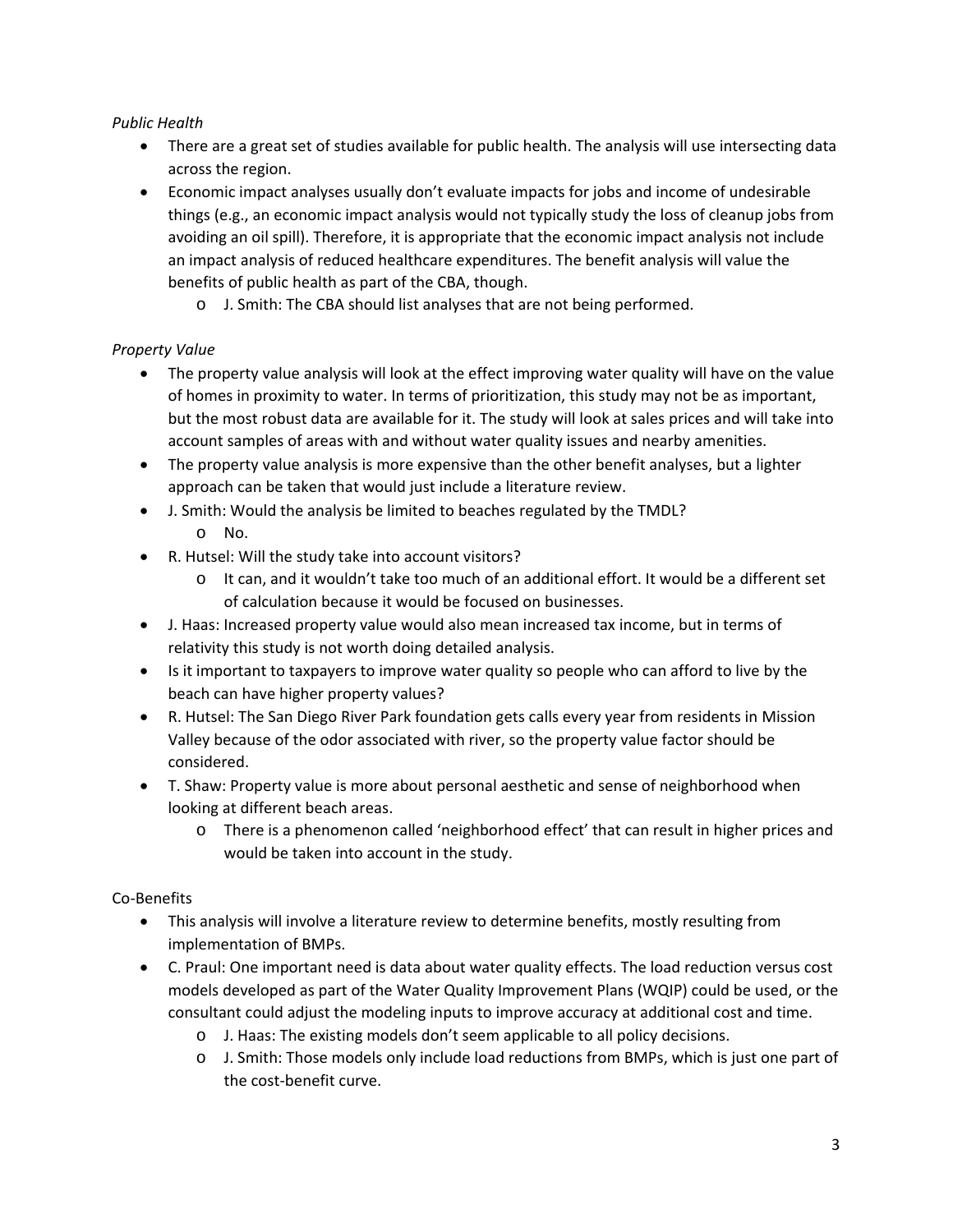- o T. Snyder: The model should be load reduction versus benefits. We don't have models looking at load reduction from alternatives other than BMPs (e.g., wastewater, transient camps). I'm comfortable using the WQIP modeling, but I'm not comfortable using it without applying the same effort to look at other sources.
- o J. Peng: The WQIPs tried to focus on fecal indicator bacteria, but not enough. With fecal indicator bacteria, we're talking about health benefit rather than water quality.
- o J. Smith: How worthwhile is it to study fecal indicator bacteria? Everything the Rec‐1 workgroup is struggling with is being pushed on the CBA. It might not be fair or reasonable.
- o J. A. Weber: Enterococcus was the driver for the WQIPs. The consultant may just need to scale the numbers.
- o J. Smith: Could the larger working group produce another curve?

## **Budget and Schedule**

- The estimated budget without any modifications was \$439,000, which is approximately \$50,000 to \$100,000 over the project's budget. Analyses can be eliminated or reduced in scope to decrease cost.
- The budget includes a preliminary screening analysis, which is a pilot analysis for the FCA.
- 'Fixed engagement cost' is the fee to get started on the analysis.
- Literature reviews can be performed in place of detailed analyses for \$1,000 to \$2,000 each.
- Full reports could be minimized to memos to reduce costs.
- T. Snyder: More budget should be allotted for the public health analysis than the recreation and property value analyses.
- The site-specific standards in dry weather scenario was removed.
- R. Kolb: The stream restoration scenario analysis is very important to City of San Diego.
- The schedule will be tight without more cuts. It will need to be revisited at the next meeting.
- T. Snyder: How does this budget compare to other CBAs?
	- o It is comparable for this scale. No one category is too high, but there are a lot of scenarios. Cost is typically driven by primary data collection. The cost already expended for the surfer health study is a factor in keeping the CBA budget down.
- The consultant will have access to Tetra Tech and Geosyntec data and modeling, but communication will be facilitated through the steering committee.
- C. Praul: Should the FCA be performed with targeted figures for each region, or is an average for the region acceptable?
	- o R. Kolb: If the City of San Diego adds funding for the FCA, it may not be able to pay for Orange County and San Diego County's portion of the analysis. It depends on the difference in cost.

### *Budget Changes*

- The property value cross‐cutting analysis was reduced in scope.
- The budget for the co-benefits cross-cutting analysis was increased.
- The economic impact cross‐cutting analysis was reduced in scope.
- Fact sheets will be developed optionally, if the budget allows.